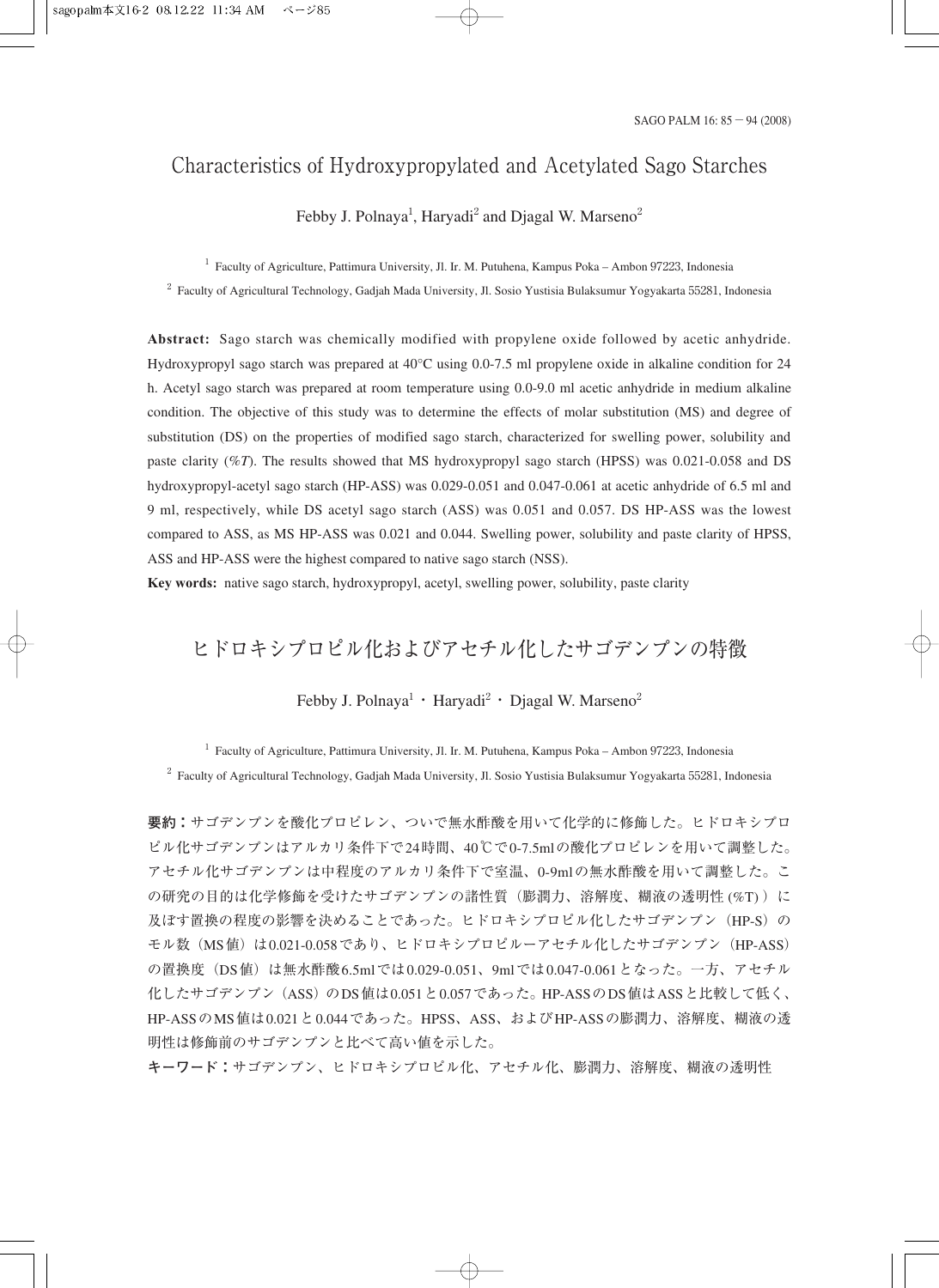### **Introduction**

Starch is the major carbohydrate reserved in plant tuber and seed endosperm where it is found as granules. As natural biopolymers, starch has received more attention because of its low cost and availability. However, starch has some disadvantages such as hydrophilicity, poor mechanical properties and dimensional stability, especially in presence of water and humid environments (Xu et al. 2005). Similar to other native starches, sago starch needs to be modified to improve its quality. The viscosity of sago starch is highly reduced during heating and shearing and this breakdown is further increased under acidic conditions. Furthermore, the native starches exhibit a higher retrogradation which will result in the formation of a long cohesive gel with increasing syneresis (Wattanachant et al. 2003). Starch is often chemically modified by introducing a different functional group in order to obtain products with desired properties for certain applications. Starch is widely used in food industries as a thickening, stabilizing, and gelling agent.

Sago starch consists of oval granules with diameters of 20-40 µm m and C-crystalline type (Ahmad et al. 1999), which allows a potential for sago starch modification. Preparation of modification starch from sago starch such as hydroxypropyl-crosslinked sago starch (Haryadi and Kuswanto 1996, Wattanachant et al. 2002a, 2002b, 2003) and acetylated sago starch (Haryadi and Kuswanto 1997) has been reported.

Hydroxypropylated and acetylated starches are commonly added to food products to control retrogradation and to increase the viscosity and smoothness of starch pastes (Jane 1997). Propylene oxide and acetic anhydride have often been used to prepare starch derivatives because they can reduce the gelatinization temperature and enhance the stability of the starch paste (Liu et al. 1997, Wattanachant et al. 2003).

The objective of this study was to determine the effects of molar substitution (MS) and degree of substitution (DS) on the swelling power, solubility and paste clarity (%*T*) properties of native sago starch (NSS), hydroxypropyl sago starch (HPSS), acetyl sago starch (ASS) and hydroxypropyl-acetyl sago starch (HP-ASS).

## **Materials and Methods Materials**

Sago starch (*Metroxylon rumphii* Mart.) used was extracted by a farmer of Saparua Island, Province of Mollucas, Indonesia. The sample was collected from the farmer on October 2004, and taken to the laboratory. The sample was washed and filtered through a 100 mesh sieve and the slurry was then collected and settled. After sedimentation, water was decanted and the starch cake was washed three times by suspending the starch in distilled water. Finally, the starch was dried at 40°C in a hot air oven (Memmert, Germany) for about 12 h and stored in a high-density polyethylene (HDPE) bag before analyzing. Propylene oxide and acetic anhydride (Merck), propylene glycol (Nacalai Tesque), 1,2,3, triketohydrindene crystals (Merck) and all chemicals used were analytical grade.

#### **Proximate analysis**

Standard AOAC methods (Association of Official Analytical Chemist 1984) were used for the measurement of moisture and ash. Moisture content  $(\%$ , w/w) was assayed by loss in weight on drying at 105°C for 5 h in a hot air oven (Memmert, Germany). The ash  $(\%$ , w/w) was determined by incinerating of known sample weights in a muffle furnace (Lenton Furnaces). Starch was burned in a furnace overnight (12 h) at 550°C, and cooled down in a desiccator.

#### **Determination of amylose**

Amylose in the starch samples was determined according to the colourimetric procedure of AOAC methods (Association of Official Analytical Chemist 1984). Starch (0.1 g, dry basis) was accurately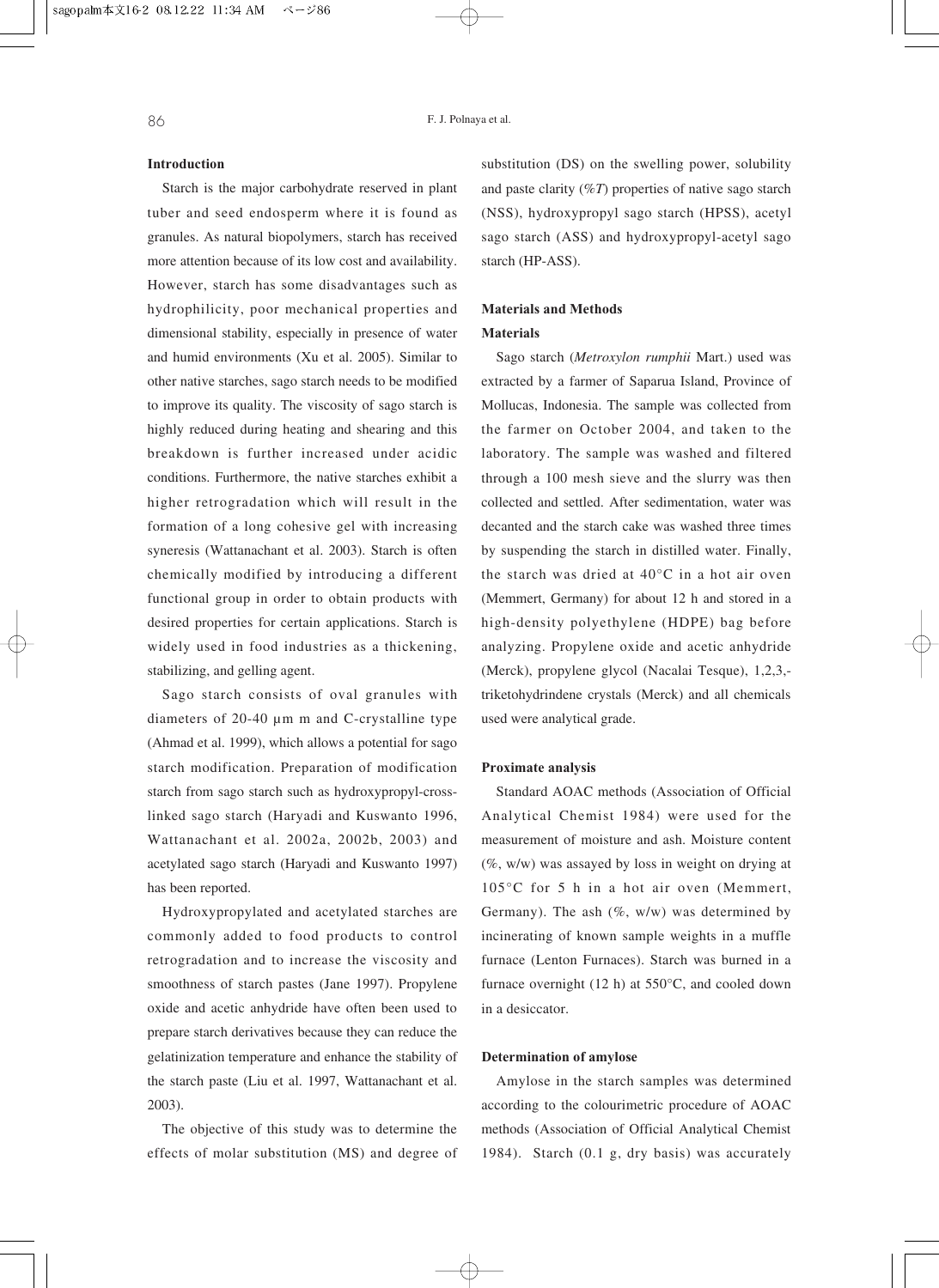weighed and dissolved by heating in 1 ml 95% ethanol and 9 ml 1 N NaOH for 10 min in a water bath at 100°C to reach gelatinization. After the solution had dissolved, it was diluted to 100 ml in a volumetric flask with distilled water. An aliquot (5 ml) of this solution was diluted to 100 ml by distilled water. Acetic acid (1 ml) 1 N and 0.2% iodine (2 ml) were added and mixed and the absorbance of this solution was placed in a 1cm path length glass cell and read at 620 nm using a UV-Vis 1601 (Shimadzu, Kyoto, Japan). Standard amylose was purchased from Merck, and different concentrations of solutions were prepared. The amylose content in the starch samples was determined by using the prepared standard amylose graph.

#### **Sago starch dual-modification**

Hydroxypropyl starch was prepared from sago starch using the method as described by Leegwater and Luten (1971). Sago starch (80 g) was dispersed in 200 ml alkaline solution (0.25 M NaOH in 0.86 M  $Na<sub>2</sub>SO<sub>4</sub>$ ) at room temperature. The mixture was heated at 40°C in a water bath, and propylene oxide (0.0, 2.5, 5.0 and 7.5 ml) was added and kept in an orbital shaking water bath at 40°C for 24 h. The starch slurry was then adjusted to pH 7.0 with  $1\%$  sulfuric acid solution to terminate the reaction. The starch cake was washed several times by suspending the starch in distilled water, followed by centrifugation at 4500 rpm for 5 min until the starch was free of sulfuric acid. Finally, the starch was dried at 40°C in the cabinet dryer.

Acetylated and hydroxypropyl-acetylated starches were prepared from sago starch as described by Phillips et al. (1999). Sago starch (100 g) was dispersed in 225 ml of distilled water and stirred using a magnetic bar at 25°C for 60 min to obtain a uniform suspension. The pH of the slurry was adjusted to 8.0 by adding 3.0% NaOH and acetic anhydride (0.0, 6.5 and 9.0 ml) was slowly added into the slurry. The mixture was constantly stirred and the pH of the slurry was maintained between 8.0-8.4 using 3.0%

NaOH solutions. The mixture was let stand for 10 min to allow the reaction to proceed after completing the addition of acetic anhydride. The slurry was then adjusted to pH 4.5 with 0.5 N HCl. After sedimentation, it was washed twice with distilled water until free of acid and once with 95% ethanol, and then oven-dried at 40°C.

# **Determination of MS of HPSS and DS of ASS and HP-ASS**

MS was determined by the following method of WHO and FAO (2001). Accurately weigh 50 - 100 mg of the sample into a 100 ml volumetric flask and add 25 ml of 1 N sulfuric acid. Prepare a sample of unmodified starch of the same source in the same manner. Place the flasks in a boiling water bath and heat until the samples are in solution. Cool and dilute the contents to 100 ml with water. If necessary, dilute the sample further to assure the presence of no more than 4 mg of hydroxypropyl group per 100 ml, and then dilute the blank starch in the same proportion. Pipet 1 ml of the solutions into 25 ml graduated test tubes with glass stoppers and, with the tubes immersed in cold water, add drop-wise 8 ml of concentrated sulfuric acid to each. Mix well and place the tubes in a boiling water bath for exactly 3 min, then immediately transfer the tubes to an ice bath until the solution is chilled. Add 0.6 ml of ninhydrin reagent (a 3% solution of 1,2,3,-triketohydrindene crystals in 5% aqueous sodium bisulfite solution), carefully allowing the reagent to run down the walls of the test tubes. Immediately shake well, and place the tubes in a 25°C water bath for 100 min. Adjust the volume in each tube to 25 ml with concentrated sulfuric acid and mix by inverting the tubes several times. (Do not shake.) Immediately transfer portions of the solutions to 1cm cells and after exactly 5 min, measure the absorption (A) at 590 nm (UV-Vis 1601, Shimadzu, Kyoto, Japan), using the starch blank as the reference. Prepare a calibration curve with 1 ml aliquots of standard aqueous solutions, containing 10, 20, 30, 40 and 50 µg of propylene glycol per ml.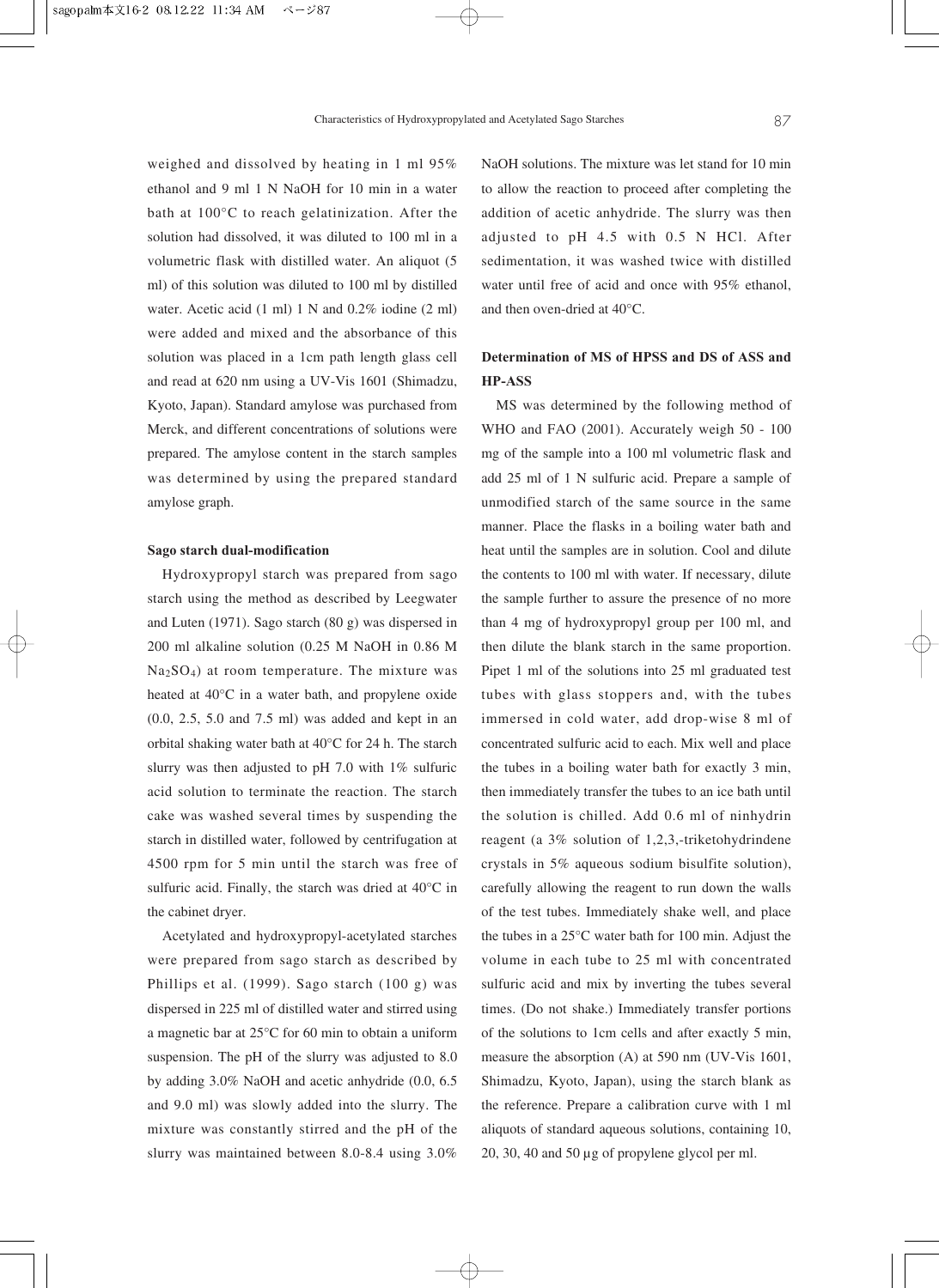Calculations:

Hydroxypropyl (HP) groups (%) =  $\frac{C \times 0.7763 \times 10 \times F}{W}$ W

where  $C =$  amount of propylene glycol in the sample solution read from the calibration curve  $(\mu g/ml)$ ;  $F =$  dilution factor (if a further dilution has been necessary);  $W = weight of sample (mg)$ .

$$
MS = \frac{\% HP}{59.08} \times \frac{162.14}{(100 - \% HP)}
$$

where 59.08 and 162.14 are molecular weights of hydroxypropyl groups and anhydroglucose unit, respectively.

DS of modified sago starch was determined by following the method of Wurzburg (1978). Acetylated starch (1.0 g) was placed in a 250 ml flask and 50 ml of 75% ethanol in distilled water was added. The loosely stoppered flask was agitated, warmed to 50°C for 30 min and cooled, and 40 ml of 0.5 M KOH was added. The excess alkali was back-titrated with 0.5 M HCl using phenolphthalein as an indicator. The solution was let stand for 2 h, and then any additional alkali, which may have leached from the sample, was titrated. A blank, using the original unmodified starch, was also used.

 $Acetyl\% = \frac{([Blank - Sample] \times Molarity \ of \ HCl + 0.043 \times 100)}{Sample \ weight}$ 

Blank and sample were titration volumes in ml; sample weight was in g. DS is defined as the average number of sites per glucose unit that possess a substituent group (Whistler and Daniel 1995).

 $DS = \frac{(162 \times \text{Acetyl\%})}{(4300 - [42 \times \text{Acetyl\%}])}$ 

### **FT-IR (Fourier Transform Infrared) spectroscopy**

FT-IR spectra analysis of native and modified starches was obtained on a FT-IR spectrometer IRPrestige-21 (Shimadzu, Kyoto, Japan) using a KBr disc. The equipment was operated with a scanning range from 4000 to 400 cm $^{-1}$  (Singh et al. 2004).

# **Properties of sago starch modification Swelling power and solubility**

Swelling power and solubility of modified sago starch

were determined by following the method of Adebowale et al. (2002). A starch sample (1.0 g) was accurately weighed and quantitatively transferred into a clean dried test tube and reweighed  $(W<sub>1</sub>)$ . The starch was then dispersed in 50 cm<sup>3</sup> of distilled water. The resultant slurry was heated at 95°C for 30 min in a water bath. The mixture was cooled to 30°C and centrifuged (500 rpm, 15 min). Aliquots (5 ml) of the supernatant were dried to a constant weight at 110°C. The residue obtained after drying the supernatant represented the amount of starch solubilized in water. Solubility was calculated as g per 100 g of starch on a dry-weight basis. The residue obtained from the above experiment (after centrifugation) with the water it retained was quantitatively transferred to the clean dried test tube used earlier and weighed (*W2*). Swelling of starch =  $(W_2 - W_1)$  / weight of starch

#### **Paste clarity**

The value of light transmittance (%*T*) was measured using the method as described by Craig et al. (1989). An aqueous suspension of starch (2% w/v) was heated in a water bath at 90°C for 30 min with constant stirring. The suspension was cooled to 30°C and stored at 4°C for 5 days and the percentage of light transmittance at 650 nm was determined against water blank in UV-Vis. 1601 spectrophotometer (Shimadzu, Kyoto, Japan).

#### **Statistical analyses**

The data obtained from the study were analyzed using analysis of variance at a 95% confidence level and comparisons significant for all treatments against a control used Dunnett's t tests. SAS 9.0 software (SAS Inc.) was used to analyze the data.

#### **Results and Discussion**

Composition of native sago starch used in this study is shown in Table 1. The composition is relatively similar to sago starch from different sources and varieties as reported by Ahmad et al. (1999), Cui and Oates (1999), Muhammad et al. (2000), Pomeranz (1991) and Wattanachant et al. (2002b).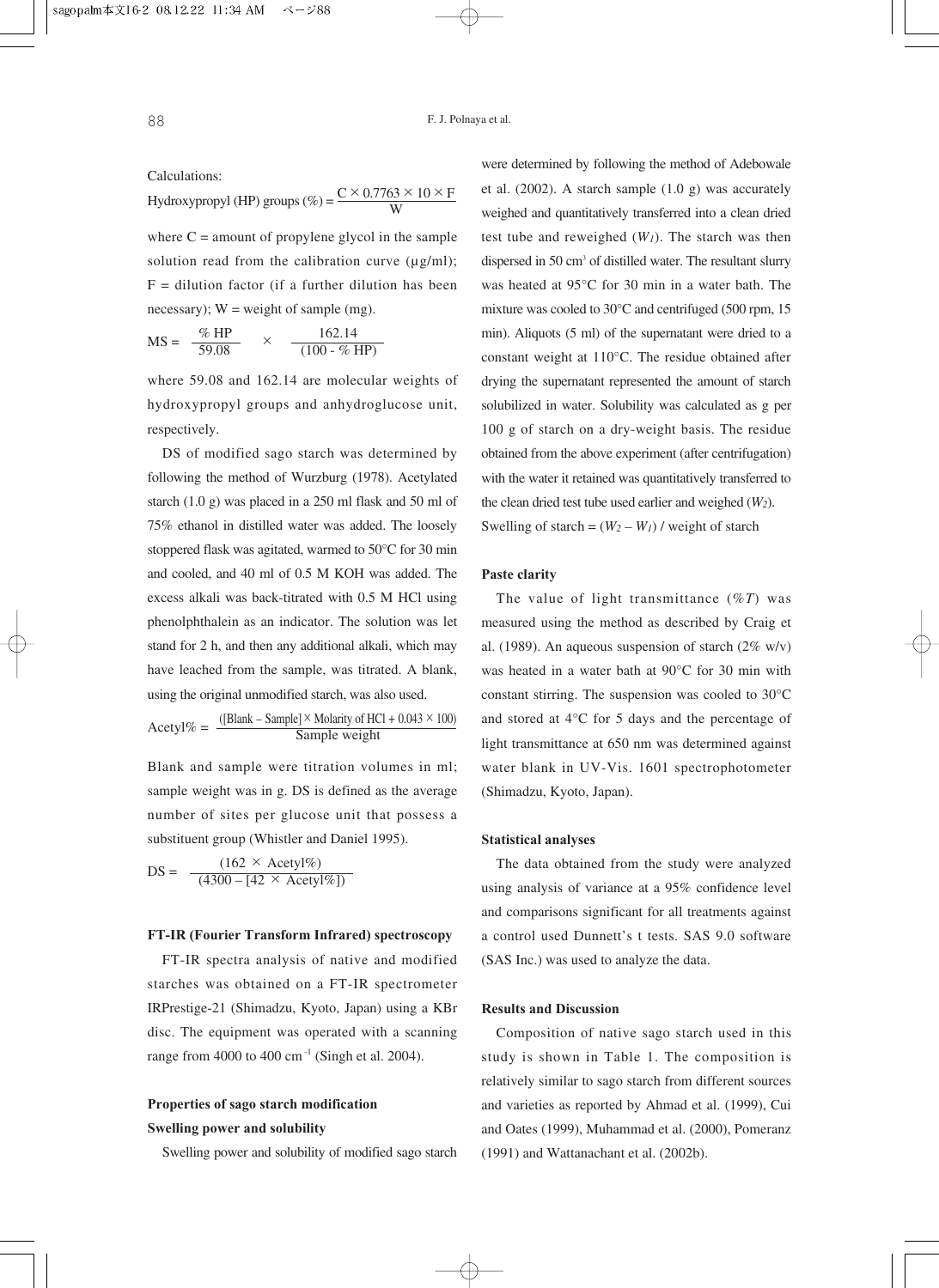| Property                | Research<br>result | Ahmad et al.<br>(1999) | Cui and Oates<br>(1999) | Wattanachant et al.<br>(2002b) |  |
|-------------------------|--------------------|------------------------|-------------------------|--------------------------------|--|
| Moisture $(\%$ , w/w)   | 12.54              | 20.00                  | 9.00                    | 12.54                          |  |
| Amylose content $(\% )$ | 27.64              | 24.00                  | 27.20                   | 27.00 <sup>a</sup>             |  |
| Ash $(\% , w/w)$        | 0.18               | 0.15                   | 0.17                    | 0.21                           |  |
| .<br>.                  |                    |                        |                         |                                |  |

**Table 1.** Composition of native sago starch (NSS)

<sup>a</sup> Pomeranz (1991)

**Table 2.** Hydroxypropyl group and molar substitution (MS) of hydroxypropyl sago starch (HPSS)

| Propylene oxide | <b>HPSS</b>                |             |  |  |
|-----------------|----------------------------|-------------|--|--|
| (ml)            | Hydroxypropyl group $(\%)$ | MS          |  |  |
| Native starch   | 0.00                       | 0.000       |  |  |
| 2.5             | $0.75$ ***                 | $0.021$ *** |  |  |
| 5.0             | $1.58$ ***                 | $0.044$ *** |  |  |
| 7.5             | $2.06$ ***                 | $0.058$ *** |  |  |

Comparisons significant at the 0.05 level are indicated by \*\*\* for all treatments against a control using Dunnett's t tests.

## **Hydroxypropyl group and Molar Substitution (MS) HPSS**

The efficiency of reaction of hydroxypropylation sago starch was indicated by molar substitution (MS) of the hydroxypropyl group into the granular starches. Native sago starch was presented as zero MS since it was used as a blank treated starch (Table 2). The hydroxypropyl group of HPSS was 0.75 to 2.06% at different levels of propylene oxide, which is similar to hydroxypropyl tapioca starch found by Haryadi et al. (1994). The MS was 0.021, 0.044 and 0.058 for propylene oxide 2.5, 5.0 and 7.5 ml per 80 g starch, respectively. The increasing of propylene oxide used in hydroxypropylation showed a significant increase in the hydroxypropyl group.

FT-IR spectroscopy was used to confirm the formation of the hydroxypropyl group. The peak at wave number of  $1508.2$  cm<sup>-1</sup> (Fig. 1b) was a methylstretching band indicating the presence of hydroxypropyl group in HPSS, but no peaks at wave number 1508.2 cm<sup>-1</sup> were observed for NSS (Fig. 1a).

### **Acetyl group and DS ASS and HP-ASS**

Starch modification using hydroxypropylation forms the new hydroxyl group in chain sides, and this new hydroxyl group can also react with other modification groups (Wootton and Haryadi 1991; Wootton and Haryadi 1992).

The level of acetylation of sago starch was indicated by the degree of substitution (DS) of the acetyl group into the granular starches (Table 3). ASS showed that the DS was 0.051 and 0.057 for 6.5 and 9 ml acetic anhydride, respectively, which is similar to DS 0.06 and 0.07 obtained by Haryadi and Kuswanto (1997). DS for HP-ASS with MS HP-ASS of 0.021, 0.044 and 0.058 was 0.029, 0.038 and 0.051 for 6.5 ml acetic anhydride, and was 0.047, 0.051 and 0.061 for 9 ml acetic anhydride, respectively. The results showed that



**Fig. 1.** FT-IR spectra of: a) NSS; b) HPSS; and c) HP-ASS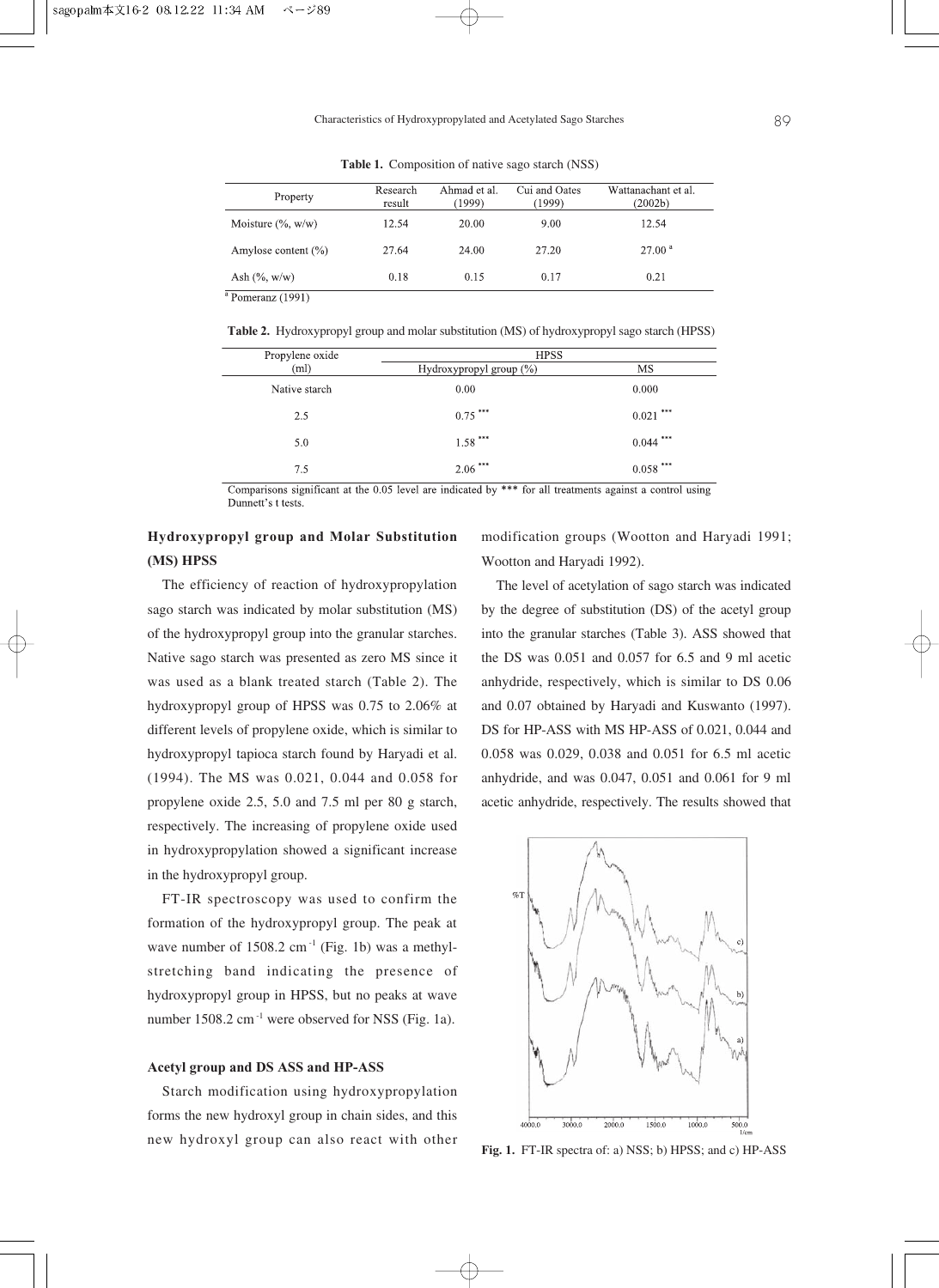|                | Acetic anhydride | ASS and HP-ASS                          |                                          |  |
|----------------|------------------|-----------------------------------------|------------------------------------------|--|
| <b>MS HPSS</b> | (ml)             | Acetyl group $(\% )$                    | DS                                       |  |
| 0.000          | 0.0              | 0.000                                   | 0.000                                    |  |
|                | 6.5              | $1.323\; ^{***}$                        | $0.051$ $\rlap{^{***}}$                  |  |
|                | 9.0              | $1.481\;^{***}$                         | $0.057$ $^{\ast\ast\ast}$                |  |
| 0.021          | 0.0              | 0.000                                   | 0.000                                    |  |
|                | 6.5              | $0.752\; ^{***}$                        | $0.029$ $\hspace{-1.5mm}^{\ast\ast\ast}$ |  |
|                | 9.0              | $1.236\; ^{***}$                        | $0.047\; ^{***}$                         |  |
| 0.044          | 0.0              | 0.000                                   | 0.000                                    |  |
|                | 6.5              | $1.010$ $\hspace{0.1cm}^{\ast\ast\ast}$ | $0.038$ $\hspace{-1.5mm}^{\ast\ast\ast}$ |  |
|                | 9.0              | $1.334$ ***                             | $0.051$ $^{\circ\circ\circ}$             |  |
| 0.058          | 0.0              | 0.000                                   | 0.000                                    |  |
|                | 6.5              | $1.321\,$ $^{***}$                      | $0.051$ $^{\ast\ast\ast}$                |  |
|                | 9.0              | $1.593\; ^{***}$                        | $888$<br>0.061                           |  |

**Table 3.** Acetyl group and degree of substitution (DS) of acetyl sago starch (ASS) and hydroxypropyl- acetyl sago starch (HP-ASS)

Comparisons significant at the 0.05 level are indicated by \*\*\* for all treatments against a control using Dunnett's t tests

MS HPSS and DS HP-ASS increased at the same concentrations of added acetic anhydride. This suggested that the hydroxyl group at chain side of the hydroxypropyl group had facilitated the substitution of the acetic group into granular structure, or the efficiency of sago starch reaction was determined by molar substitution of hydroxypropyl starch.

Yeh and Yeh (1993) found that hydroxypropylation increases the degree of subsequent cross-linking. On the other hand, Wattanachant et al. (2003) have reported that dual-modification sago starch with hydroxypropyl-cross-linking has improved the degree of substitution cross-linked by increasing of MS hydroxypropyl sago starch.

FT-IR spectroscopy was used to confirm the formation of the hydroxypropyl and hydroxypropylacetyl groups (Fig. 1). These spectra were

characterized by the presence of methyl band at 1508.2 cm -1, while carbonyl-stretching band at 1735.8 cm -1 indicated the presence of hydroxypropyl and acetyl groups in starch structure (Fig. 1b and 1c, respectively). The presence of acetyl group (%) for acetyl potato starch was at 1733.25 cm -1 and acetyl corn starch was at 1733- 1734 cm $^{-1}$  (Singh et al. 2004) and sago starch was at 1754 cm -1 (Daik et al. 2004). The result confirmed that FT-IR spectroscopy was a quick and reliable method to evaluate the presence of hydroxypropyl and acetyl groups in starch structure.

**Properties of modified sago starch**

The effects of MS-DS HP-ASS at different levels influenced swelling power, solubility and paste clarity of sago starch, as shown by

The increased of hydroxypropyl group and MS produced easy swelling sago starch granules (Haryadi et al. 1994). This means that the changes of crystalline granule have caused propylene oxide to be more readily present in starch granules.

#### **Swelling power and solubility**

Table 4.

The swelling power of NSS (19.27 g  $g^{-1}$ ) decreased compared to the modified starch  $(27.38-36.76 \text{ g g}^{-1})$ , while Dunnett's t test showed a significant difference for modified starch against NSS (Table 4). The substitution of hydroxypropyl group produced swelling power of HPSS (MS 0.058) ranging from

**Table 4.** Swelling power, solubility and paste clarity of native and modified sago starch

| Level of modification |       |       | Swelling power | Solubility             | Paste clarity          | Paste clarity $(\%T)$ , after 5 |
|-----------------------|-------|-------|----------------|------------------------|------------------------|---------------------------------|
|                       | MS    | DS    | $(g g^{-1})$   | (%)                    | $(\%T)$                | days, at $4^{\circ}$ C          |
|                       | 0.000 | 0.000 | 19.27          | 14.81                  | 25.35                  | 19.22                           |
|                       | 0.00  | 0.051 | 27.38 ***      | $19.85$ <sup>***</sup> | $35.26$ ***            | $33.27$ ***                     |
|                       | 0.044 | 0.000 | $33.01$ ***    | $22.04$ ***            | $45.05$ <sup>***</sup> | $43.35$ <sup>***</sup>          |
|                       | 0.044 | 0.051 | $32.35$ ***    | $21.79$ ***            | 45.29***               | 44.29 ***                       |
|                       | 0.058 | 0.000 | $36.76$ ***    | 23.79 ***              | ***<br>52.14           | $50.94$ ***                     |
|                       | 0.058 | 0.051 | $36.23$ ***    | 888<br>23.20           | ***<br>51.32           | ***<br>50.38                    |

Comparisons significant at the 0.05 level are indicated by \*\*\* for all treatments against a control using Dunnett's t tests.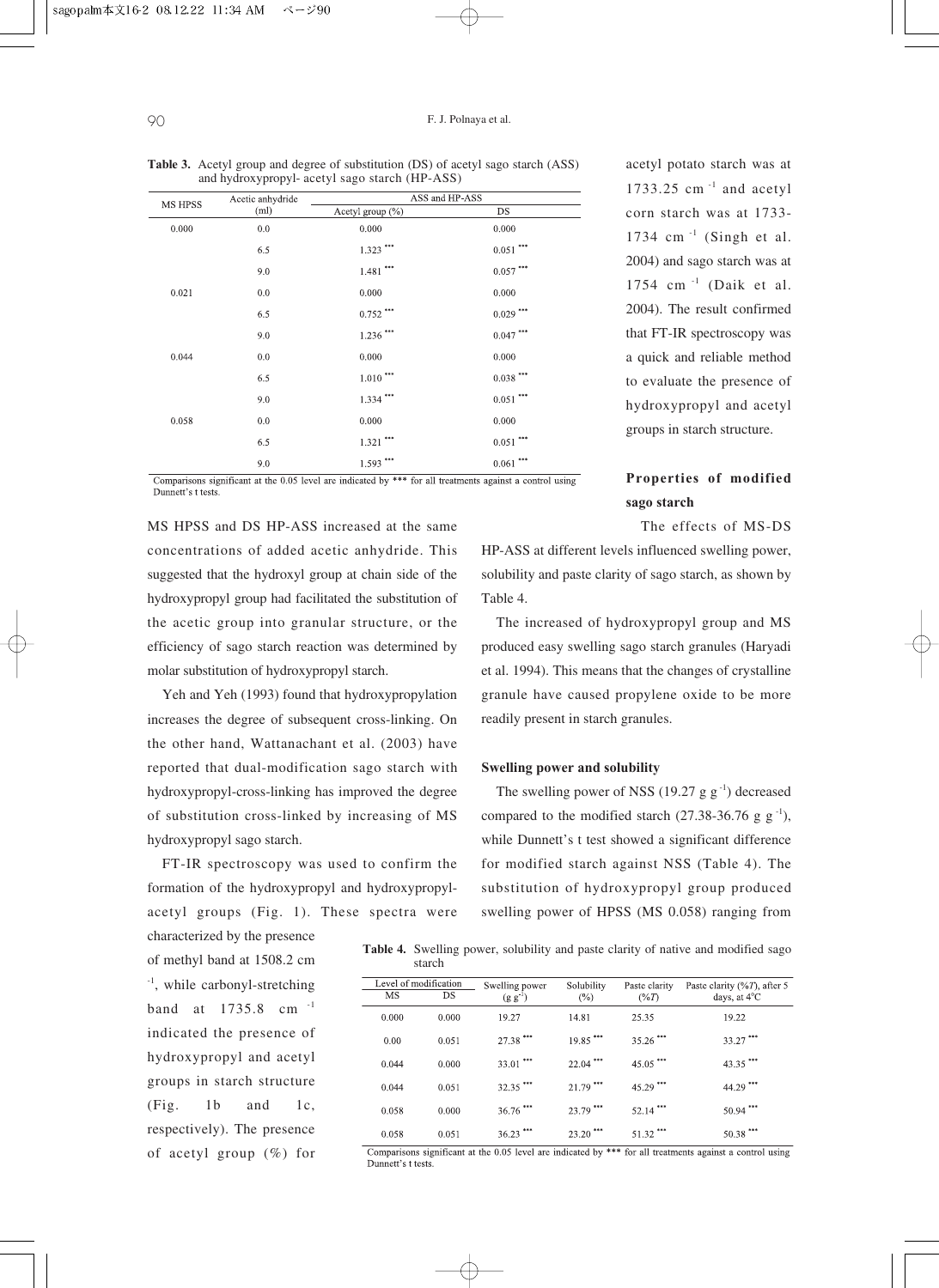19.27 to 36.76 g g<sup>-1</sup>, while ASS (DS 0.051) was 27.38  $g g^{-1}$ . The higher MS and DS increased the swelling power and this was probably related to the weakening of hydrogen bonding between starch molecules due to substitution of the hydroxypropyl group. Moreover, the result showed that hydroxypropylation produced a higher swelling power than acetylation. This can be linked to the ability of hydroxypropylation to form the new hydroxyl group in chain side (Wootton and Haryadi 1991; Wootton and Haryadi 1992).

The increasing of swelling power was shown by the hydroxypropyl banana starch (MS 0.017) from 8.7 g  $g^{-1}$ to 13.8 g  $g^{-1}$  (Waliszewski et al. 2003). Liu et al. (1997) also showed a similar result for acetyl maize starch. On the other hand, Betancur et al. (1997) indicated that swelling power of acetyl starch was 15.51 g  $g^{-1}$ compared to 14.40 g  $g^{-1}$  for the native starch.

The increasing of swelling of starch granules was expected as the result of more rapid hydration permitted by acetylation (Liu et al. 1997). The changes observed in swelling by acetylation may be attributed to the introduction of hydrophilic substituting groups that retained water molecules to form hydrogen bonds in the starch granules (Betancur et al. 1997).

The swelling power parameter of the ASS was higher than the NSS but lower than HP-ASS. This indicated that the improvement of swelling power is more influenced by hydroxypropylation than acetylation. The substitution of acetyl group on HPSS tends to decrease the swelling power of starch as indicated by HP-ASS. These conditions may be caused by the introduction of acetyl groups into the polymer chain resulting in destabilization of granular structure and causing an increase in swelling, while dual-modification gave more effects.

The high DS may change the starch granules to become hydrophobic. This means that the water absorption by granule will decrease and then influence the swelling power of HP-ASS. Fringant et al. (1996) have indicated that when the DS increases, the acetyl group is associated and is not available to interact with water molecules, thereby increasing the hydrophobicity of the product.

The solubility of HPSS (MS 0.058) was 23.79% and that of ASS (DS 0.051) was 19.85%, while NSS was 14.81%. The higher MS and DS will increase sago starch solubility (Table 4). These conditions caused by that modification group tend to make the molecules of starch loosen from one another and degrade the strength of the intermolecular bond, facilitating the water access of the amorphous region, and also increasing the starch hydrophilicity.

Sitohy et al. (2000) showed that the tendency of starch molecules to be loosened among the positively charged group modification of starch molecules was caused by the substitution of the hydroxypropyl group, degrading the strength of intermolecular bond. Cardinali et al. (2002) explain that hydroxypropylation can yield high aqueous stability, improve solubility and produce softer texture in solution. The hydrophobic group can be substituted at the starch to alter the solubility, yielding better bonding and repairing the stream characteristic.

The solubility of ASS was higher compared to the NSS. This possibly caused the weakness of hydrogen bond between the starch molecules and water molecules in the starch granules. Adebowale et al. (2002) showed that this increased the solubility of acetyl bambarra starch relative to its native starch. This probably is due to the weakening of starch granules. Starch solubility depends on DS, with higher DS showing an increase in level of solubility.

Acetylation treatment increased the solubility of starches from all rice cultivars. Solubility of acetyl starch was 17.01% compared to the native starch at 15.95%. The changes observed in solubility by acetylation may be attributed to the introduction of hydrophilic substituting groups that retained water molecules to form hydrogen bonds in the starch granules (Betancur et al. 1997). The substitution of acetyl group on the starch granules could facilitate the water access in the amorphous region. Liu et al. (1997) showed that the increasing of starch solubility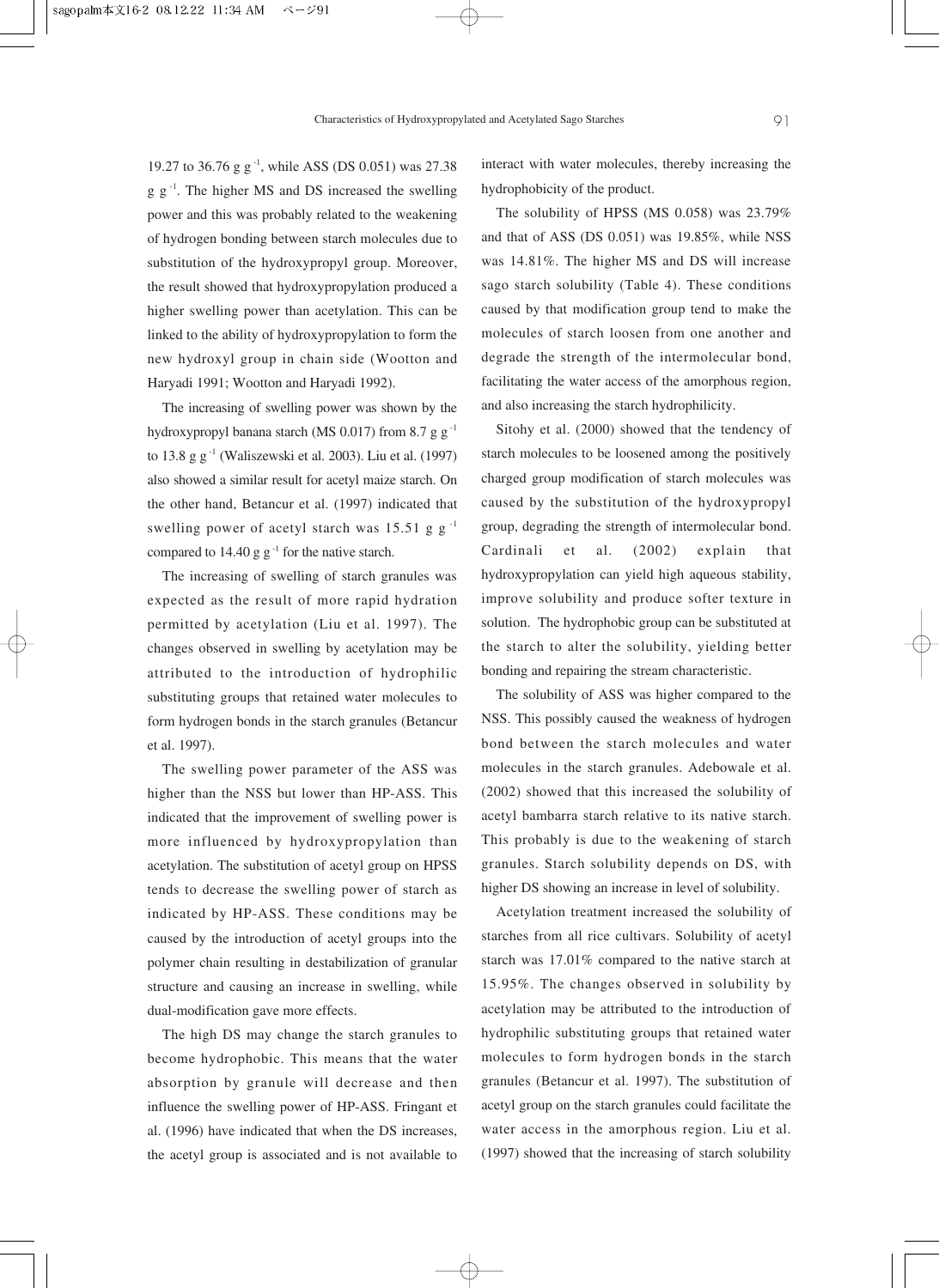was influenced by starch hydropyhilicity, especially amylose molecules more than amylopectin.

Solubility of starch dual-modification was shown to be lower than HPSS but higher than ASS. Starch solubility was more influenced by hydroxypropylation.

#### **Paste clarity**

Paste clarity related directly to the circumstances of dispersal suspension of starch and the tendency of the starch retrogradation. According to Phillips and Williams (2000), native sago starches give an opaque gel.

Starch modification improved the clarity of HPSS (MS 0.058) to become 52.14%, while ASS (DS 0.051) was 35.26% compared to NSS at 25.35%, and based on the result of Dunnett's t test, the modified sago starch showed significant difference against NSS. The higher MS and DS produced the increased clarity of starch paste (Table 4).

Hydroxypropyl starch granules tend to estrange among nearby starch granules and obviously lessened interchange association, which facilitated the increase of transmittance percentage. Increased hydroxypropylation or acetylation starch paste clarity was shown by Craig et al. (1989) for the hydroxypropyl starch; Lawal (2004) for acetyl new cocoyam starch; Liu et al. (1997) for acetyl maize starch; Singh et al. (2004) for maize and potato acetylation starch; and Yook et al. (1993) for rice hydroxypropyl starch.

Craig et al. (1989) showed that changes in starch granules and molecular structure by hydroxypropylation could facilitate the water penetration and absorption, thereby causing the starch to be easy to swell and increasing the paste clarity. Therefore, we can say that, with the substitution of hydroxypropyl and acetyl groups into starch granules, this group can then pursue the occurrence of the retrogradation that has significant influence on paste clarity.

Betancur et al. (1997) showed that increasing of starch paste clarity was caused by the entry of the hydrophilic substitution group, which detained water molecules to form the hydrogen bond. The tendency of paste clarity for the HP-ASS is equal to the swelling power and solubility. HPSS gives the super ordinate score compared to the HP-ASS.

Clarity of sago starch paste was measured after the starch paste was stored for five days in a cool room (4°C), to observe the tendencies of retrogradation, which happened to the sago starch paste. If starch paste was allowed to become cold, eventually it becomes opaque, because the retrogradation process will be quickened at low temperatures.

The measurement of paste clarity showed that paste of modified sago starch stored after five days (4°C) decreased by  $\pm$  1-2%. The NSS, on the other hand, decreased from  $25.35\%$  to  $19.22\%$  ( $\pm$  6%), as a result of tendencies of retrogradation. The retrogradation effect decreased for HPSS, ASS and HP-ASS because bonding strength in the retrogradation decreased in the modified group substitution.

The acetylation of starches gave the same results for measurement of clarity of cocoyam starch paste, after storage in a cool room (4°C) for ten days. Paste clarity on the first day was  $38.98 \pm 0.44\%$ , decreasing to  $36.87 \pm 0.84$  (Lawal 2004). The change of granule and molecule structure induced by hydroxypropylation, facilitating water penetration and absorption in starch granule, facilitating swelling and improving the transmutation scores (Craig et al. 1989). Yook et al. (1993) showed that resilience to the occurrence of retrogradation was higher in the rice starch that was modified by hydroxypropylation using 5% propylene oxide.

The clarity of acetylated starch remained higher than its counterpart native starches during storage. The clarity of acetyl starch (DS 0.18) decreased from 47.8 to 40.7% compared to the native starches at 34.8 to 25.8% (Singh et al. 2004).

This research result indicates that treatment modification by hydroxypropylation and acetylation can depress the retrogradation of starch. This retrogradation was described as a crystal core forming on the addition of starch molecule segment, which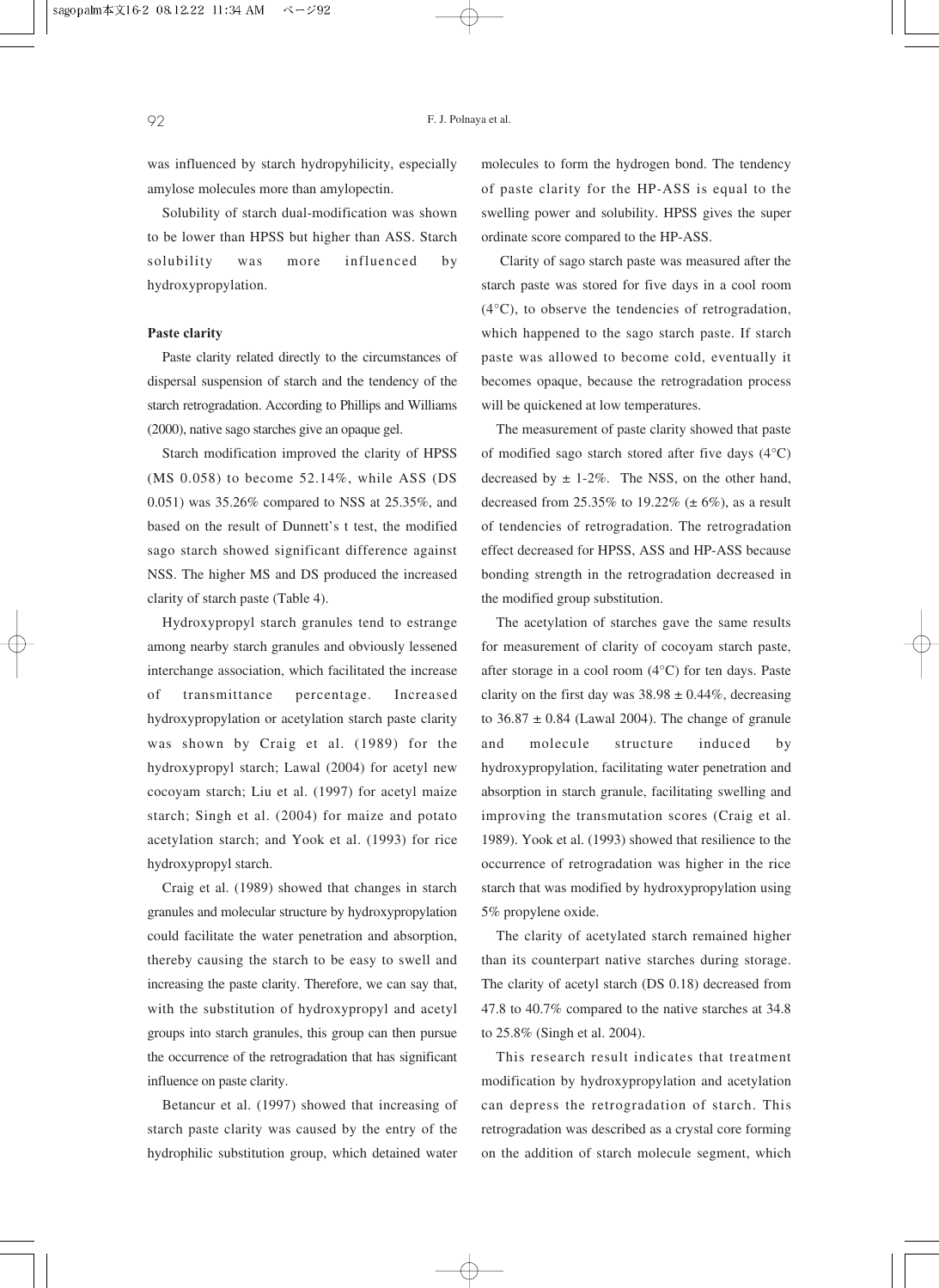situated slowly to form the growing crystal line area (D'Appolonia et al. 1971). If the starch suspension is allowed without stirring, inter-molecular bonding formed between the granules of starch and pieces of starch granules, resulting in blur starch sol and obstinacy in character (Hodge and Osman 1976). The problem was in retrogradation of food processing which formed a flimsy coat on the surface of starch pasta and thickened on refrigeration and cannot be distributed again with warm-up and squealer (Howling 1974).

#### **Conclusions**

The research shows that hydroxypropylation and acetylation can change the physical properties of NSS. The level of hydroxypropyl and acetyl groups can be shown with the measurement of MS and DS and supported by FT-IR spectra at typical methyl  $(-CH<sub>3</sub>)$ for the hydroxypropyl group and carbonyl (-C=O) for the acetyl group. Hydroxypropyl groups provide internal plasticization of starch in amorphous regions. The swelling power, solubility and paste clarity parameters of the HPSS, ASS and HP-ASS were shown to be higher than those of NSS. The highest swelling power, paste clarity and solubility parameters were shown by HPSS (MS 0.058).

### **References**

- Adebowale, K. O., T. A. Afolabi and O. S. Lawal 2002 Isolation, chemical modification and physicochemical characterisation of bambarra groundnut (*Voandzeia subterranean*) starch and flour. Food Chemistry 78: 305-311.
- Ahmad, F. B., P. A. Williams, J-L. Doublier, S. Durand and A. Buleon 1999 Physico-chemical characterisation of sago starch. Carbohydrate Polymers 38: 361-370.
- Association of Official Analytical Chemist 1984 Official Methods of Analysis of the Association of Official Analytical Chemist. 14th ed. AOAC Inc. Arlington, Virginia.

Betancur, A. D., G. L. Chel and H. E. Canizares 1997

Acetylation and characterization of *Canavalia ensiformis* starch. Journal of Agricultural and Food Chemistry 45: 378-382.

- Cardinali, M. S., B. Schweid and J. Hamm 2002 Aesthetic enhancement of personal washing products with starch specialties. Courtney Stokes National Starch and Chemical Company, Bridgewater, NJ 08807 USA. p. 1-12.
- Craig, S. A. S., C. C. Maningat, P. A. Seib and R. C. Hoseney 1989 Starch paste clarity. Cereal Chemistry 66: 173-182.
- Cui, R. and G. G. Oates 1999 The effect of amyloselipid complex formation on enzyme susceptibility of sago starch. Food Chemistry 65: 417-425.
- Aziz, A., R. Daik, M. Abd. Ghani, N. I. N. Daud and B. M. Yamin 2004 Hydroxypropylation and acetylation of sago starch. Malaysian Journal of Chemistry 6: 48-54.
- D'Appolonia, B. L., K. A. Gilles, E. N. Osman and Y. Pomeranz 1971 Carbohydrates. *In*: Wheat Chemistry and Technology (Pomeranz, Y.). A.A.C.C. Inc. (Minnesota).
- Fringant, C., J. Desbriéres and M. Rinaudo 1996 Physical properties of acetylated starch-based materials: Relation with their molecular characteristics. Polymer 37: 2663-2673.
- Haryadi, K. R. Kuswanto and B. A. Marwanti 1994 Effect of preparation conditions on the characteristics of hydroxypropyl tapioca starch. Indonesian Food and Nutrition Progress 1: 34-38.
- Haryadi and K. R. Kuswanto 1996 Some characteristics of cross-linked hydroxypropyl sago starch. Agritech 16: 14-18.
- Haryadi and K. R. Kuswanto 1997 Some characteristics of oil palm and sago starch acetates. Agritech 17: 11-14.
- Hodge, J. E. and E. M. Osman 1976 Carbohydrate. *In*: Principles of Food Science Part I. Food Chemistry. Marcell Bekker, Inc. (New York) ??-???.
- Howling, D. 1974 Modified starches for the food industry. Food Technology in Australia 26: 464-473.
- Jane, J. L. 1997 Starch functionality in food